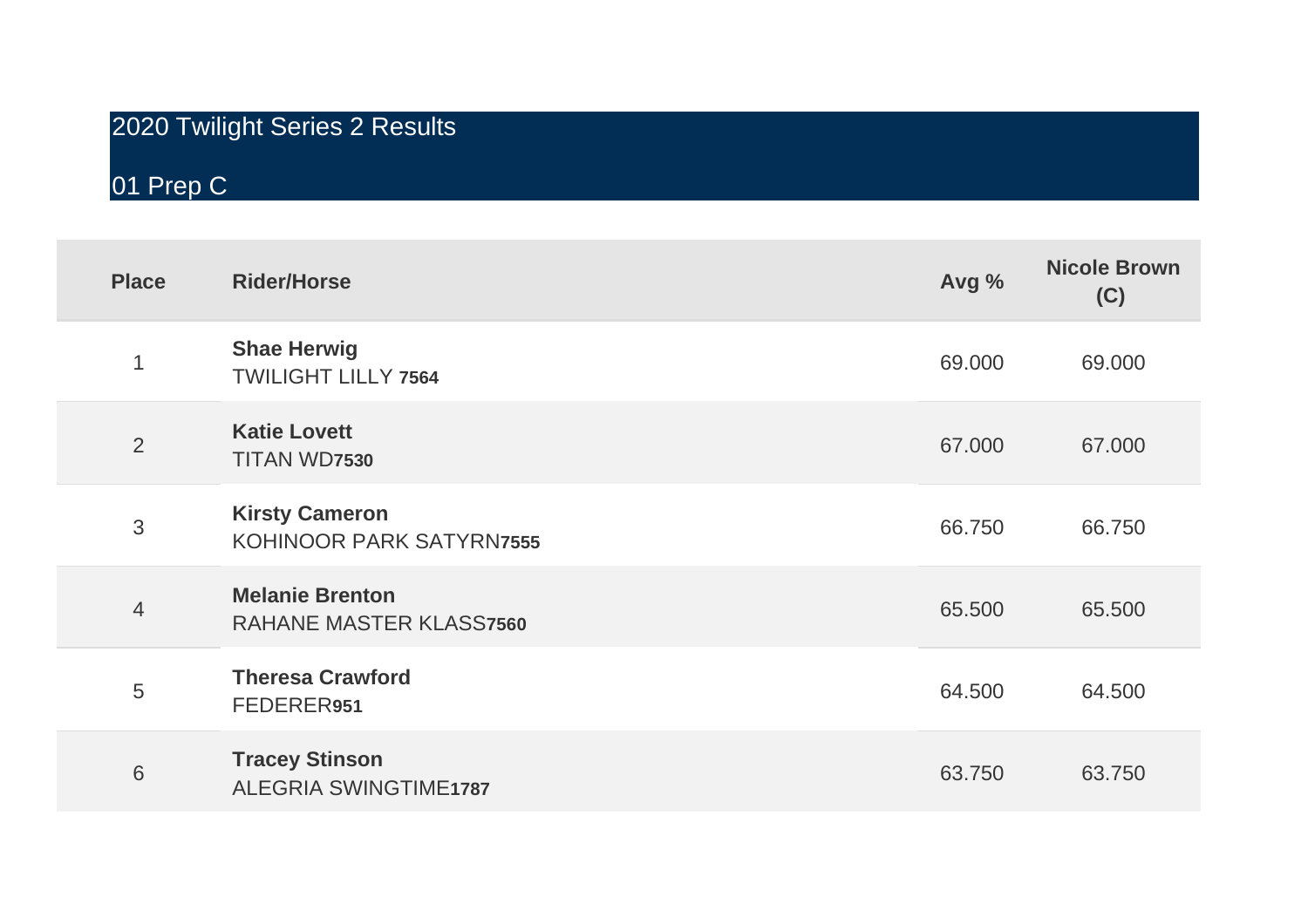| <b>Place</b>   | <b>Rider/Horse</b>                                      | Avg %  | <b>Nicole Brown</b><br>(C) |
|----------------|---------------------------------------------------------|--------|----------------------------|
| $\overline{7}$ | <b>Chloe preez</b><br><b>BELCAM COVIVA7538</b>          | 57.000 | 57.000                     |
| 8              | <b>Eden Critchlow</b><br><b>LANGTREE LIKE A TOY6846</b> | 56.500 | 56.500                     |
| $\overline{9}$ | <b>Anita Windley</b><br><b>HAMISH 7533</b>              | 54.750 | 54.750                     |
| 10             | <b>Kim Herwig</b><br><b>AUSTRALIS ESTRELLADO7554</b>    | 49.750 | 49.750                     |
| 10             | <b>Sue Wiley</b><br><b>QUEST7565</b>                    | 49.750 | 49.750                     |
|                | <b>Suzette Kelson</b><br><b>COCO7566</b>                |        |                            |
|                | <b>Karen Jackson</b><br>EMPEROR7551                     |        |                            |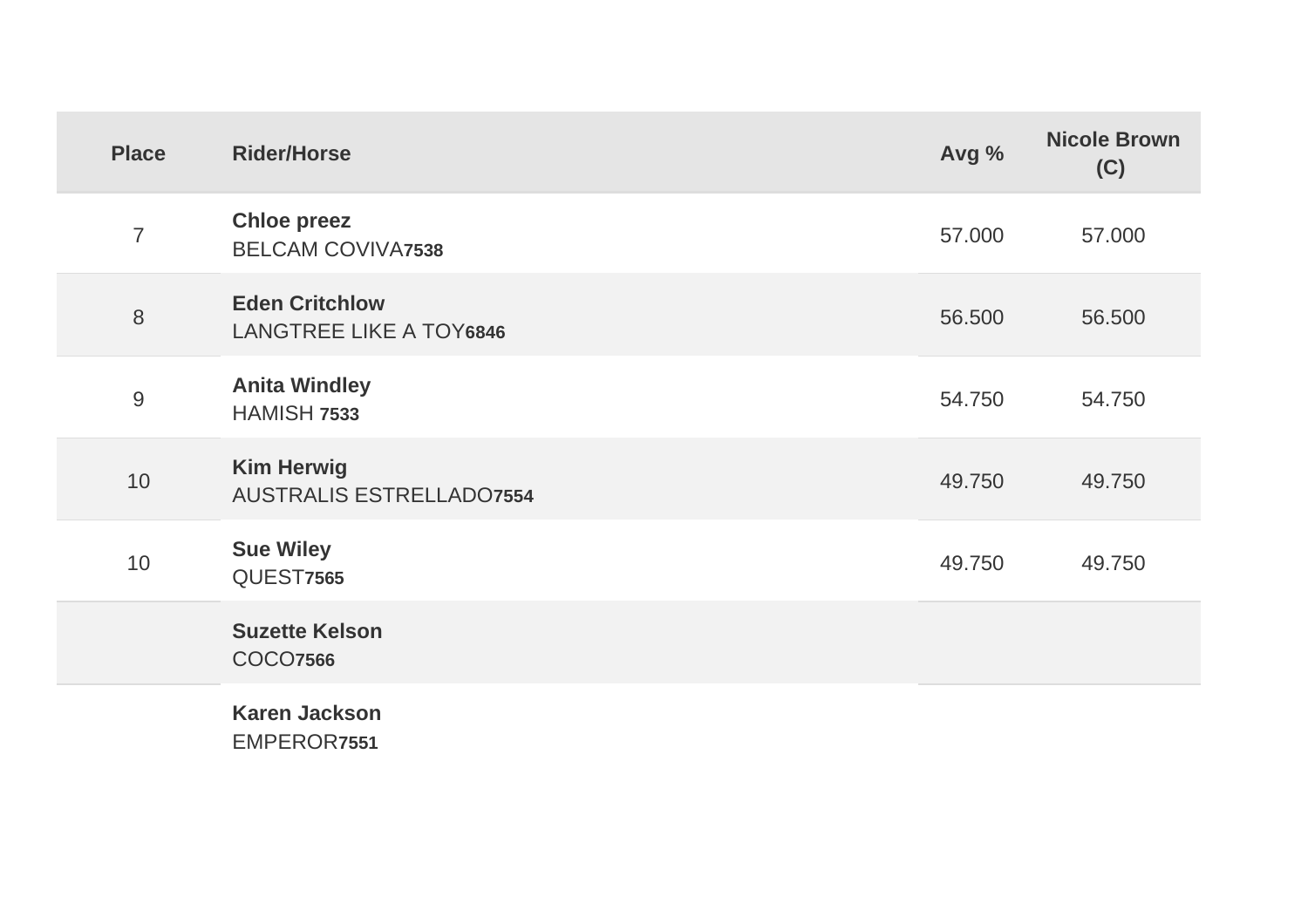| <b>Place</b> | <b>Rider/Horse</b>                                     | Avg % | <b>Nicole Brown</b><br>(C) |
|--------------|--------------------------------------------------------|-------|----------------------------|
|              | <b>Sarah Brinkhege</b><br><b>K7563</b>                 |       |                            |
| Scr          | <b>Alexandra Godwin</b><br><b>INGLE HOLLY ROSE7531</b> |       |                            |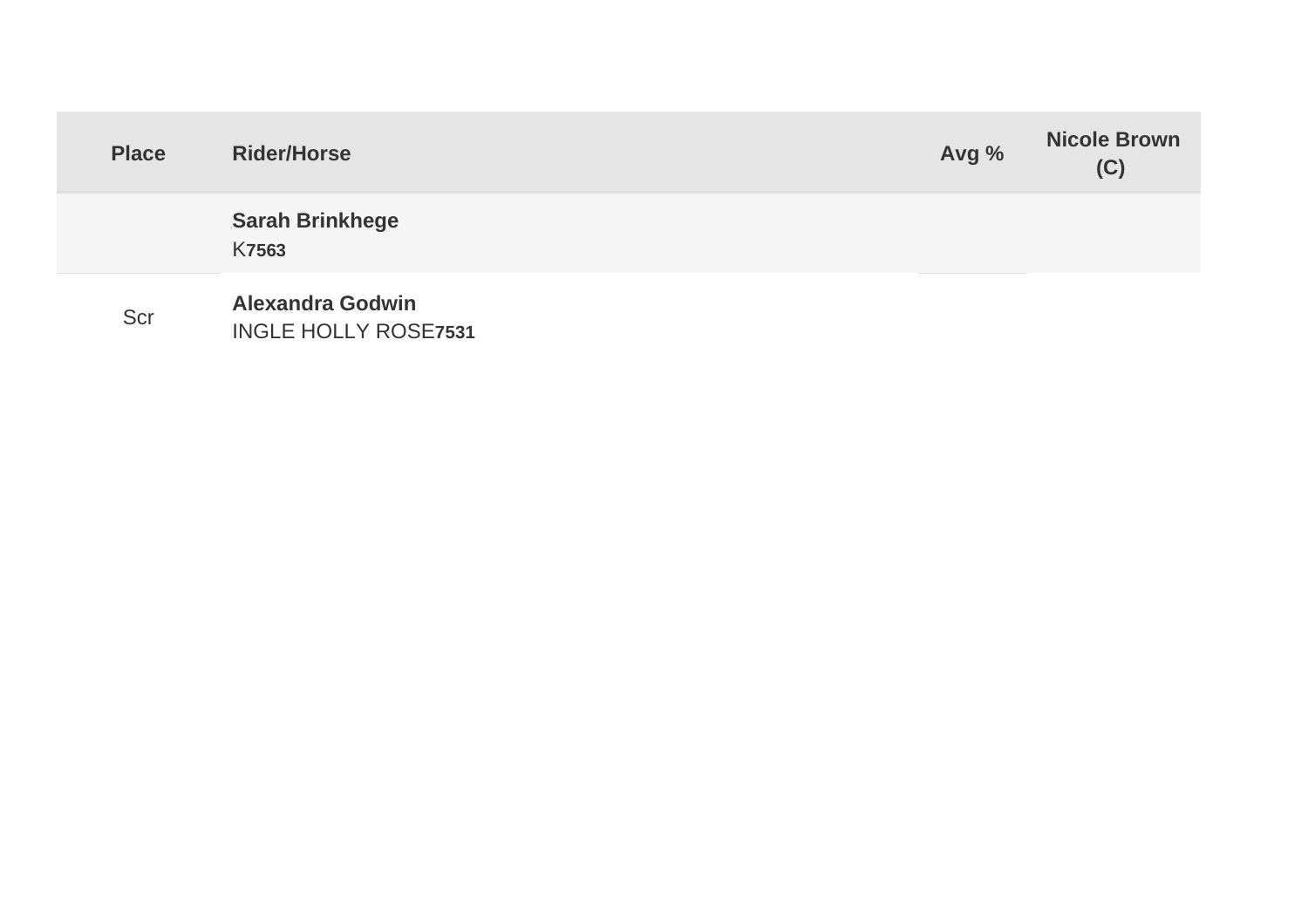## 02 Prelim 1B

| <b>Place</b>   | <b>Rider/Horse</b>                                     | Avg %  | <b>Fiona Wilders</b><br>(C) |
|----------------|--------------------------------------------------------|--------|-----------------------------|
| 1              | <b>Theresa Crawford</b><br><b>ASEREHT SERENITY7512</b> | 68.036 | 68.036                      |
| $\overline{2}$ | <b>Tanya Stuart</b><br><b>CHALANI TUSSOCK7568</b>      | 63.393 | 63.393                      |
| 3              | <b>Leone Wilkinson</b><br><b>BOUDICCA ROUANEZ7558</b>  | 62.857 | 62.857                      |
| $\overline{4}$ | <b>Kirsty Cameron</b><br>KOHINOOR PARK SATYRN7555      | 62,500 | 62.500                      |
| 5              | <b>Suzette Kelson</b><br><b>COCO7566</b>               | 60.714 | 60.714                      |
| 6              | <b>Kylie Dunstan</b><br><b>CAYUSE HIT OR MISS7557</b>  | 60.179 | 60.179                      |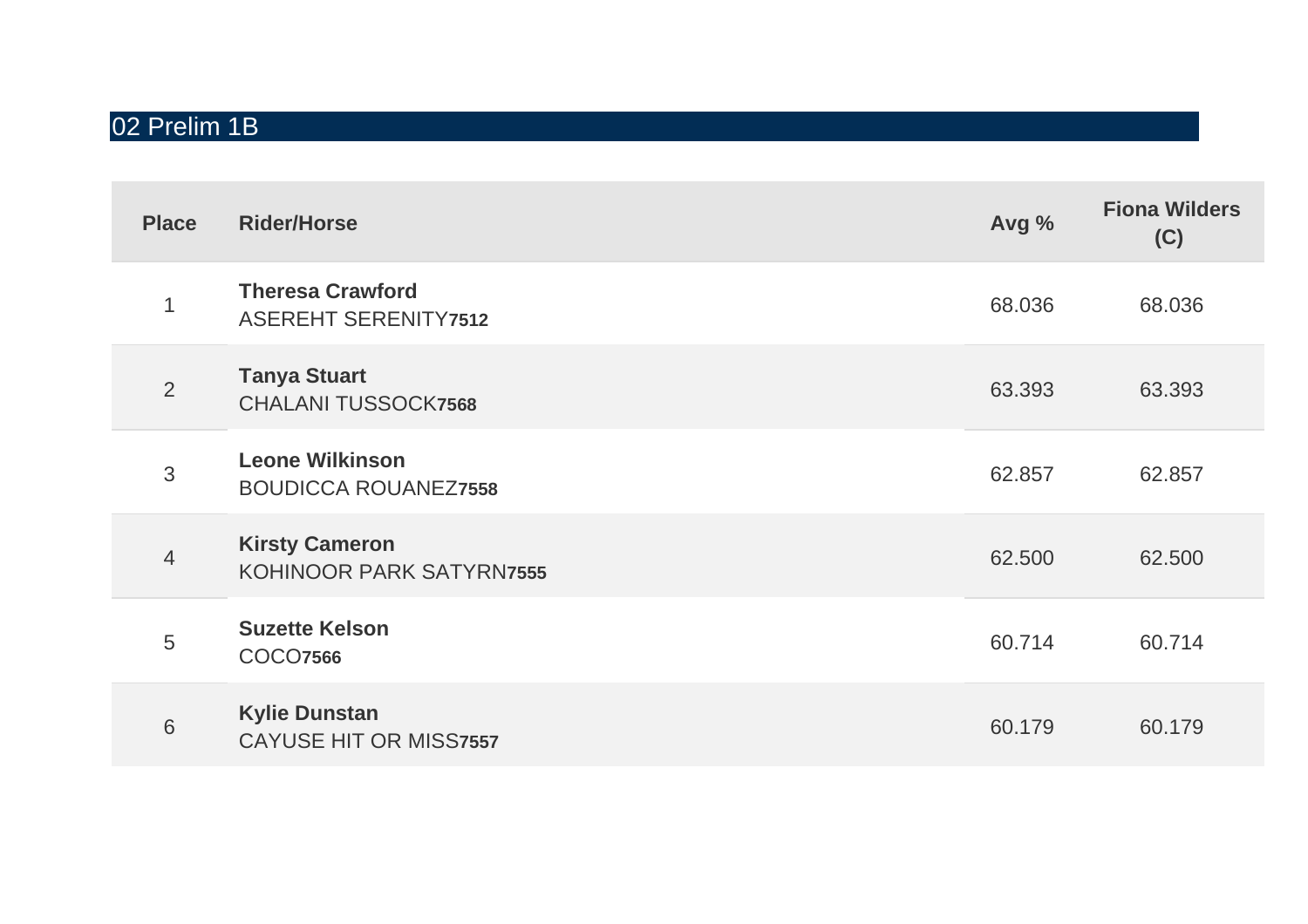| <b>Place</b>   | <b>Rider/Horse</b>                                    | Avg %  | <b>Fiona Wilders</b><br>(C) |
|----------------|-------------------------------------------------------|--------|-----------------------------|
| $\overline{7}$ | <b>Shae Herwig</b><br><b>TWILIGHT LILLY 7564</b>      | 60.000 | 60.000                      |
| $\overline{7}$ | <b>Kristen Fleet</b><br><b>MAJESTIC LOBO7556</b>      | 60.000 | 60.000                      |
| $\overline{9}$ | <b>Eloise Hagate</b><br><b>TIMMY ROYAL7543</b>        | 59.464 | 59.464                      |
| 10             | <b>Tracey Stinson</b><br><b>ALEGRIA SWINGTIME1787</b> | 59.286 | 59.286                      |
| 11             | <b>Hannah Barker</b><br><b>RANI7545</b>               | 59.107 | 59.107                      |
| 11             | <b>Jasmine Rudd</b><br><b>LANDING WALTER7550</b>      | 59.107 | 59.107                      |
| 11             | <b>Aolani Ware</b><br><b>OCEANS LEVU 7534</b>         | 59.107 | 59.107                      |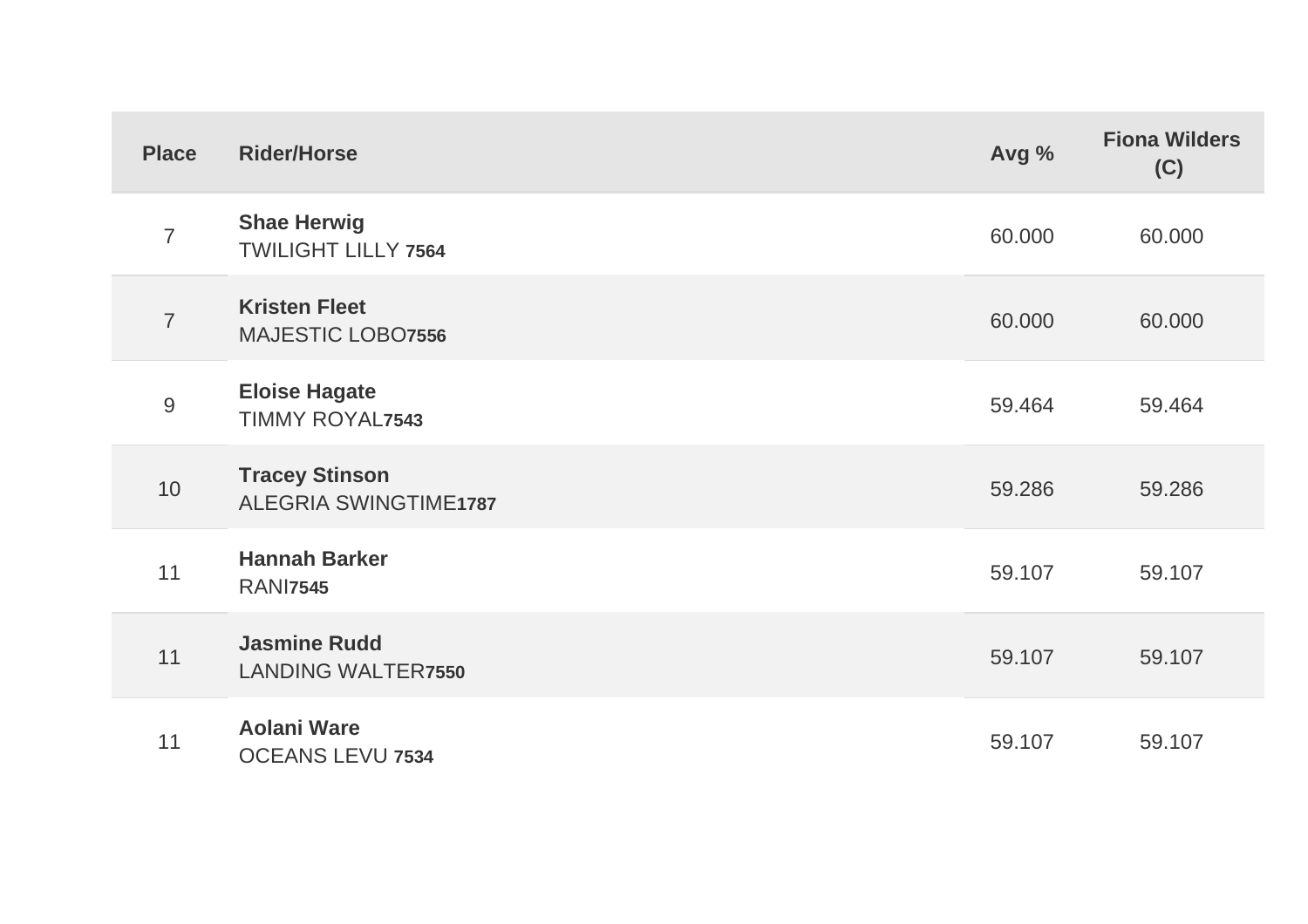| <b>Place</b> | <b>Rider/Horse</b>                                     | Avg %  | <b>Fiona Wilders</b><br>(C) |
|--------------|--------------------------------------------------------|--------|-----------------------------|
| 14           | <b>Karen Jackson</b><br><b>NEURUM ROAD7552</b>         | 57.679 | 57.679                      |
| 15           | <b>Anita Windley</b><br><b>HAMISH 7533</b>             | 54.643 | 54.643                      |
| 16           | <b>Kim Herwig</b><br><b>AUSTRALIS ESTRELLADO7554</b>   | 51.964 | 51.964                      |
|              | <b>Donna Purtle</b><br><b>JOES DESTINY2718</b>         |        |                             |
|              | <b>Jaala Stott</b><br>ALL AT SEA7548                   |        |                             |
| Scr          | <b>Alexandra Godwin</b><br><b>INGLE HOLLY ROSE7531</b> |        |                             |
| Scr          | <b>Brooke Clifford</b><br><b>WHYTOP BLACK ICE6986</b>  |        |                             |
|              |                                                        |        |                             |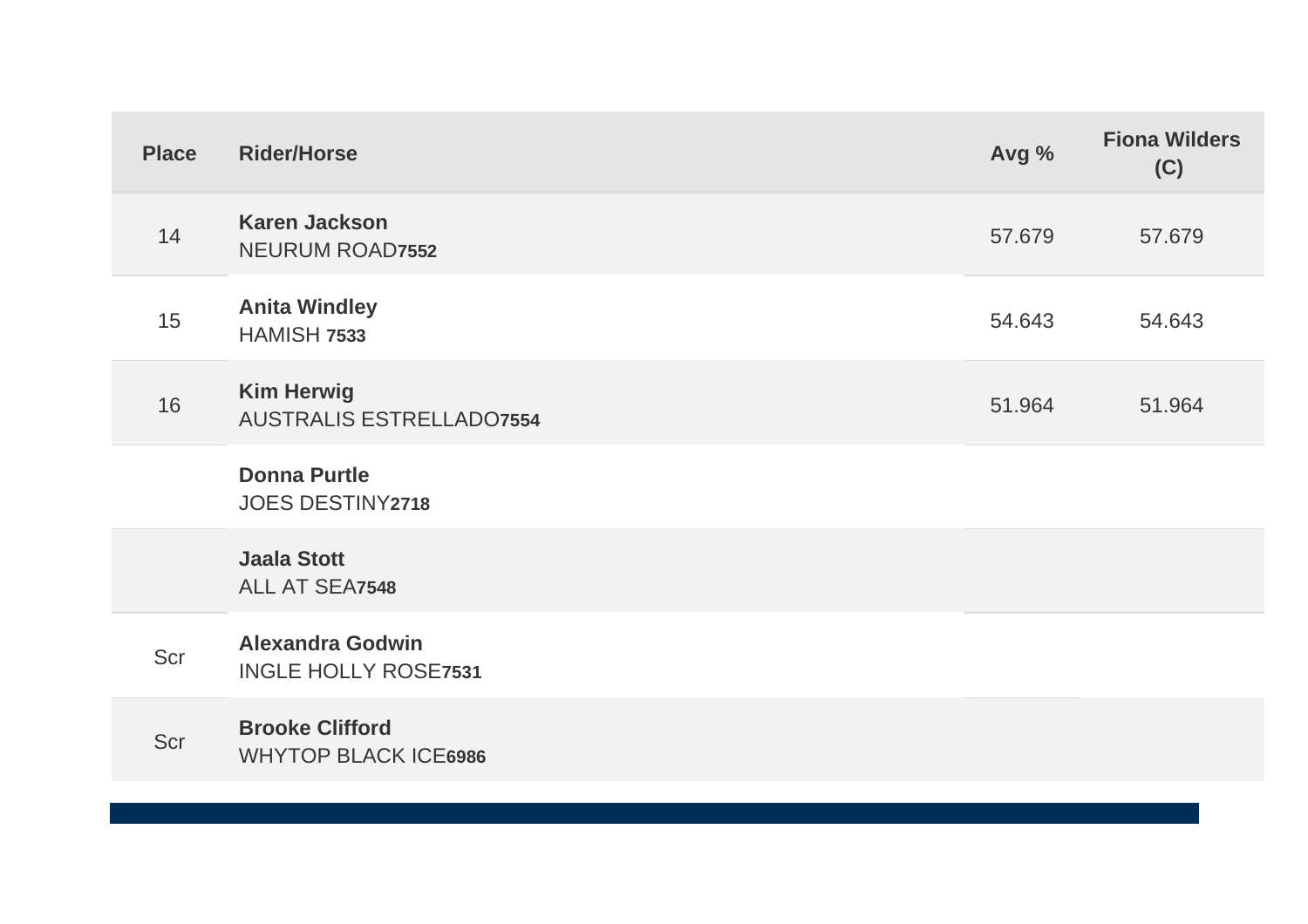## 03 Novice 2B

|                | Riders 18                                                   |        |                              |
|----------------|-------------------------------------------------------------|--------|------------------------------|
| <b>Place</b>   | <b>Rider/Horse</b>                                          | Avg %  | Anne<br><b>McDiarmid (C)</b> |
| 1              | <b>Nathaly Rudd</b><br><b>EBONY PARK FANTASIA2414</b>       | 67.647 | 67.647                       |
| $\overline{2}$ | <b>Tesse Ferguson</b><br><b>LUCY7569</b>                    | 66.765 | 66.765                       |
| 3              | <b>Theresa Crawford</b><br><b>ASEREHT SERENITY7512</b>      | 66.029 | 66.029                       |
| $\overline{4}$ | <b>Hannah Barker</b><br><b>RIVERSIDE ANGUS7546</b>          | 65.294 | 65.294                       |
| 5              | <b>Nina Lucas</b><br><b>NEKARBO SANC SUDDEN IMPACT 7562</b> | 64.706 | 64.706                       |
| 6              | <b>Fleur Tonge</b><br>ARCHIE7544                            | 64.265 | 64.265                       |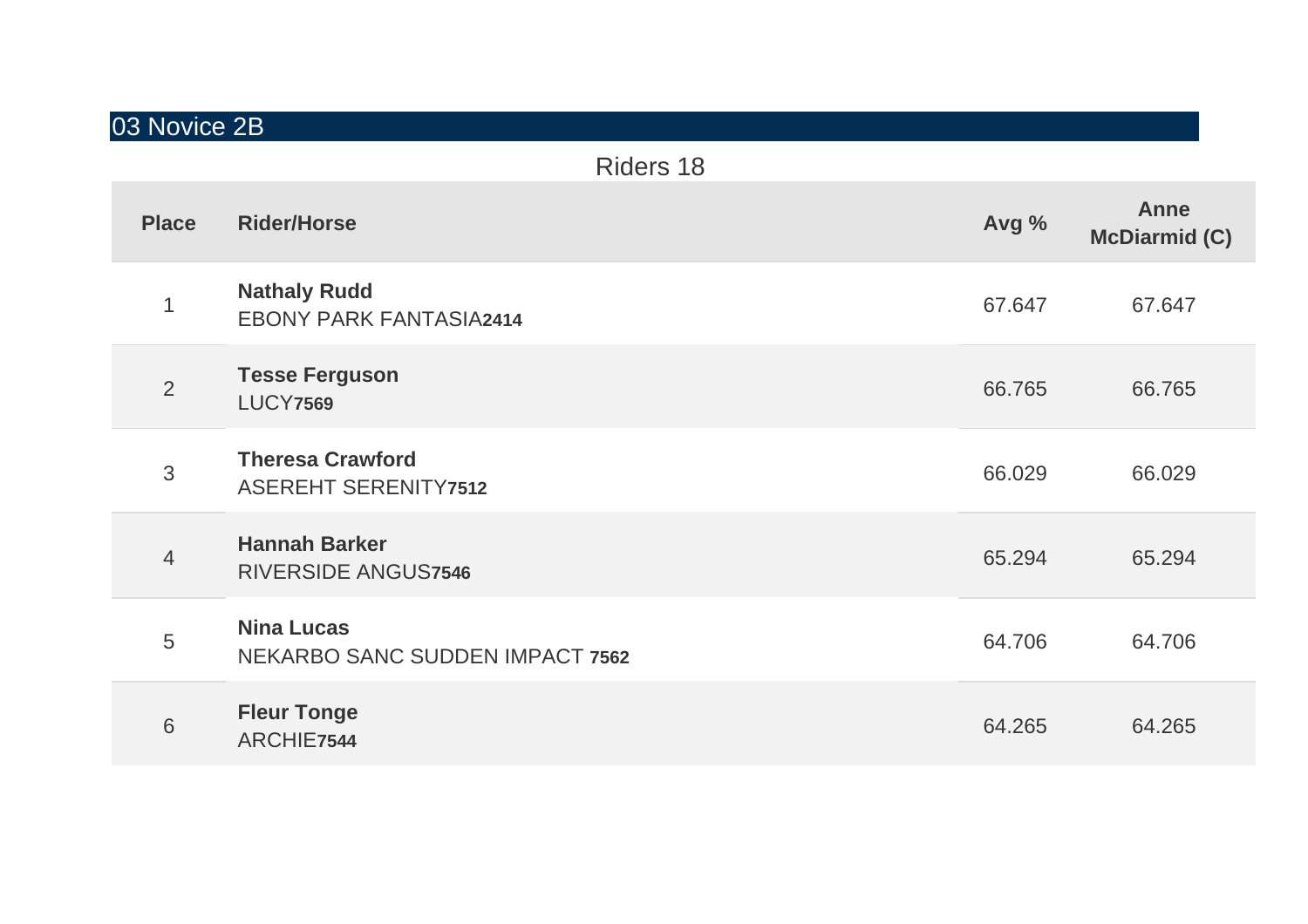| <b>Place</b>   | <b>Rider/Horse</b>                                    | Avg %  | <b>Anne</b><br><b>McDiarmid (C)</b> |
|----------------|-------------------------------------------------------|--------|-------------------------------------|
| $\overline{7}$ | <b>Aolani Ware</b><br><b>OCEANS LEVU 7534</b>         | 63.824 | 63.824                              |
| 8              | <b>Angela Beresford</b><br><b>FOREVER MINE7532</b>    | 63.235 | 63.235                              |
| 9              | <b>Inga Genis</b><br>ALHANDRO7547                     | 60.588 | 60.588                              |
| 10             | <b>Tanya Stuart</b><br><b>CHALANI TUSSOCK7568</b>     | 60.147 | 60.147                              |
| 11             | <b>Jack Cadonetti</b><br><b>REEPLAID 7549</b>         | 59.412 | 59.412                              |
| 12             | <b>Leone Wilkinson</b><br><b>BOUDICCA ROUANEZ7558</b> | 58.971 | 58.971                              |
| 13             | <b>Kylie Dunstan</b><br><b>CAYUSE HIT OR MISS7557</b> | 57.941 | 57.941                              |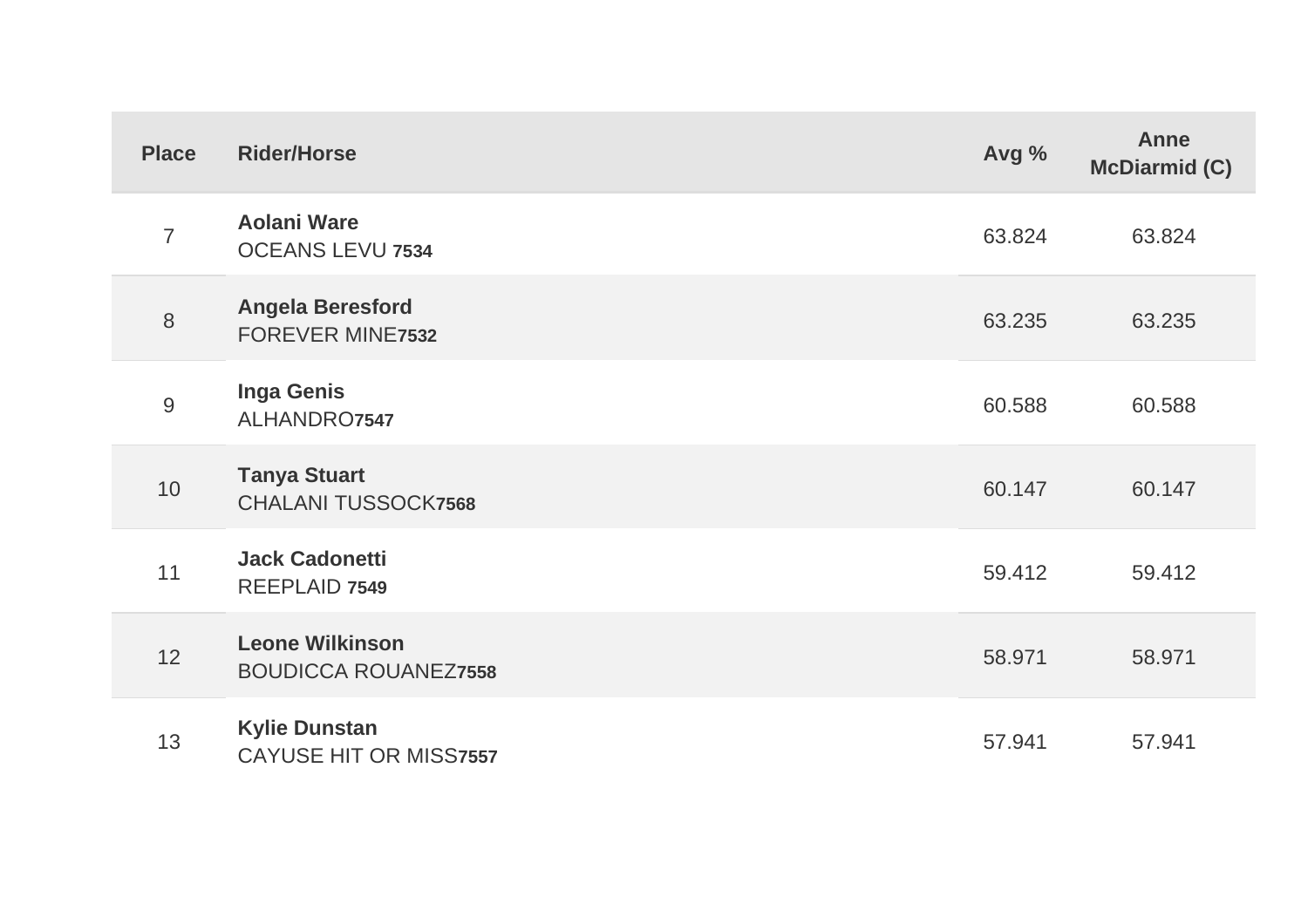| <b>Place</b> | <b>Rider/Horse</b>                                           | Avg % | <b>Anne</b><br><b>McDiarmid (C)</b> |
|--------------|--------------------------------------------------------------|-------|-------------------------------------|
|              | <b>Donna Purtle</b><br><b>JOES DESTINY2718</b>               |       |                                     |
|              | <b>Belinda berkel</b><br><b>CASTLEBROOK BRENNIN JUDE7574</b> |       |                                     |
|              | <b>Tracey Paxton</b><br>FPH SAN DINO6483                     |       |                                     |
|              | <b>Eloise Hagate</b><br><b>TIMMY ROYAL7543</b>               |       |                                     |
|              | <b>Kristen Fleet</b><br><b>MAJESTIC LOBO7556</b>             |       |                                     |
|              |                                                              |       |                                     |

and the state of the state of the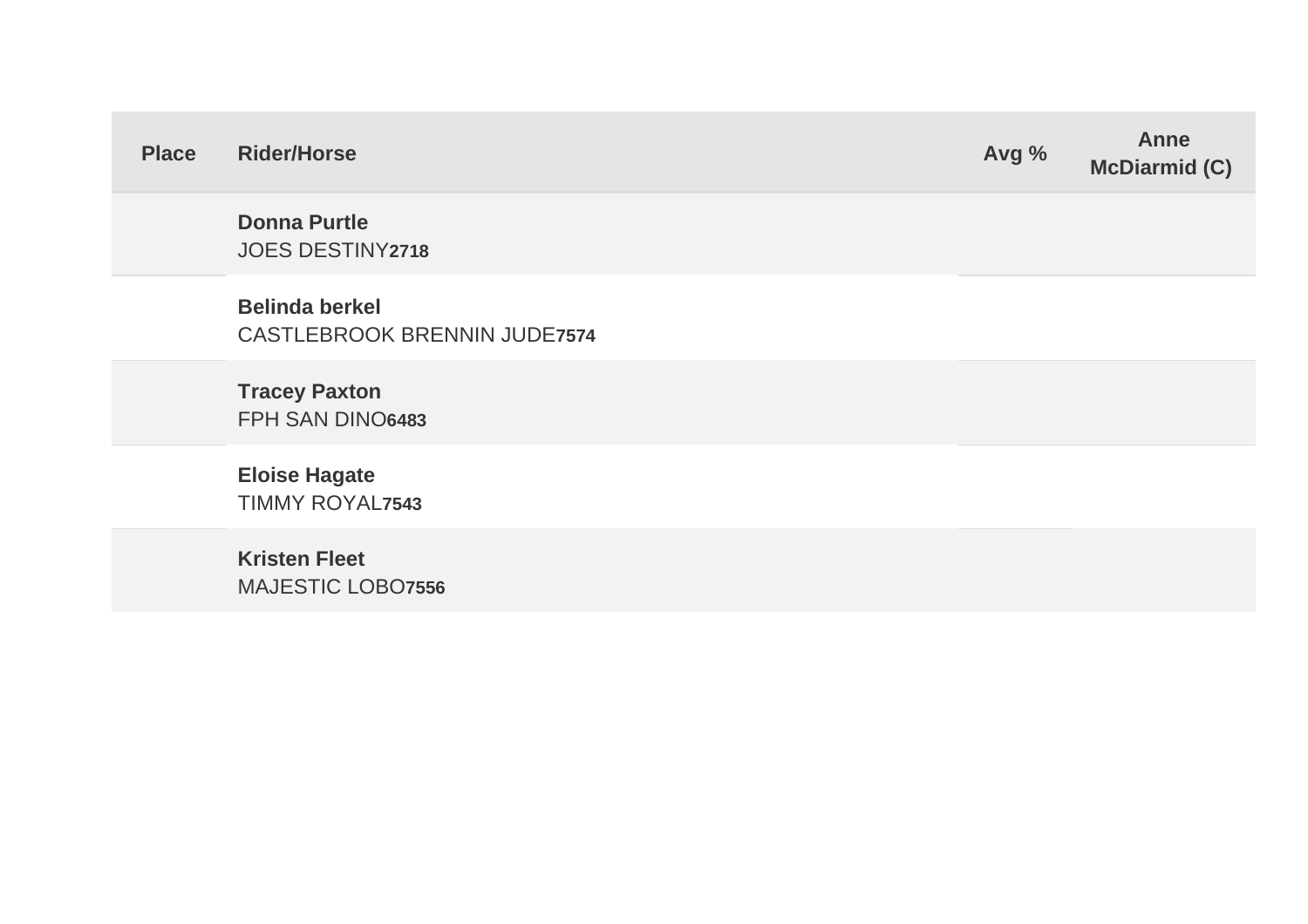# 04 Elementary 3B

|                         | <b>Riders 7</b>                                             |        |                            |
|-------------------------|-------------------------------------------------------------|--------|----------------------------|
| <b>Place</b>            | <b>Rider/Horse</b>                                          | Avg %  | <b>Nicole Brown</b><br>(C) |
| $\overline{\mathbf{1}}$ | <b>Dawn Mckenzie</b><br><b>DENIRA930</b>                    | 65.625 | 65.625                     |
| $\overline{2}$          | <b>Suzette Moore</b><br><b>WOLLUMBIN TALI3684</b>           | 63.625 | 63.625                     |
| 3                       | <b>Fleur Tonge</b><br>ARCHIE7544                            | 61.625 | 61.625                     |
| $\overline{4}$          | <b>Nina Lucas</b><br><b>NEKARBO SANC SUDDEN IMPACT 7562</b> | 57.625 | 57.625                     |
|                         | <b>Bonnie Clarkson</b><br>THUNDERSTRUCK7536                 |        |                            |
|                         | <b>Tracey Paxton</b><br>FPH SAN DINO6483                    |        |                            |